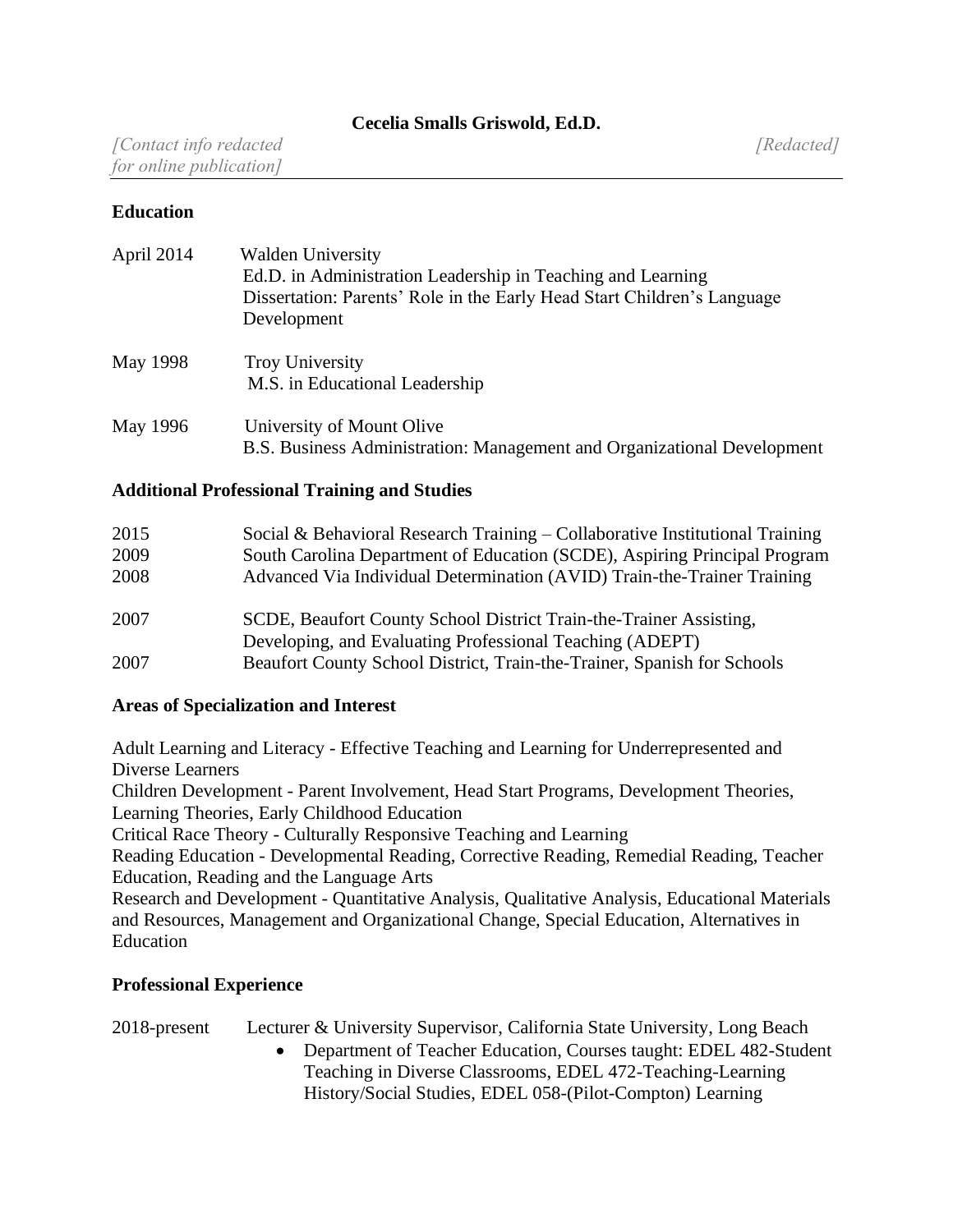|           | Foundations for the Teaching Profession, EDEL 300- Cultural<br>Linguistics Diversity in Schools, EDEL 200- Becoming a teacher<br>Department of Liberal Studies: L/ST 111- Critical Thinking Skills<br>$\bullet$<br>Department of Educational Leadership: Research<br>Department of Communications- Comm 355-Communications in the<br>Classroom<br>UDCP-402-Equity Access and Inclusive Education, UDCP 420 - K-8<br><b>Student Teaching General Education</b> |
|-----------|---------------------------------------------------------------------------------------------------------------------------------------------------------------------------------------------------------------------------------------------------------------------------------------------------------------------------------------------------------------------------------------------------------------------------------------------------------------|
| 2009-2015 | Literacy Lead, Coach One Educational Services                                                                                                                                                                                                                                                                                                                                                                                                                 |
| 2006-2009 | <b>Assistant Principal, Bluffton High School</b>                                                                                                                                                                                                                                                                                                                                                                                                              |
| 2005-2006 | <b>Assistant Principal, Whale Branch Elementary School</b>                                                                                                                                                                                                                                                                                                                                                                                                    |
| 2004-2005 | Assistant Principal, Michael C. Riley Elementary School                                                                                                                                                                                                                                                                                                                                                                                                       |
|           | <b>Elementary School</b>                                                                                                                                                                                                                                                                                                                                                                                                                                      |
| 2002-2004 | Instructional Leader, Curriculum School Leadership Team, James J. Davis<br><b>Elementary School</b>                                                                                                                                                                                                                                                                                                                                                           |
| 1999-2000 | Lead Teacher, 6 <sup>th</sup> Grade, Whale Branch Middle School                                                                                                                                                                                                                                                                                                                                                                                               |
| 1995-1999 | Manpower Support Branch Chief, Supervisory Management Analyst                                                                                                                                                                                                                                                                                                                                                                                                 |
|           | 18th Wing Manpower & Quality Office, USAF, Okinawa, Japan                                                                                                                                                                                                                                                                                                                                                                                                     |
| 1993-1994 | Special Projects Planner Manager, Neuse River Council of Governments                                                                                                                                                                                                                                                                                                                                                                                          |
| 1992-1993 | Assistant Service Delivery Area Director, Neuse River Council of Governments                                                                                                                                                                                                                                                                                                                                                                                  |
| 1989-1992 | Employment and Training Workforce Project Director, Beaufort-Jasper                                                                                                                                                                                                                                                                                                                                                                                           |
|           | <b>Economic Opportunity Commission</b>                                                                                                                                                                                                                                                                                                                                                                                                                        |
| 1983-1989 | Employment and Training Case Manager, Beaufort-Jasper Economic<br><b>Opportunity Commission</b>                                                                                                                                                                                                                                                                                                                                                               |

## **Professional Organizations and Community Service**

- National Head Start Association Delta Sigma Theta Sorority Local Chapter, Los Angeles South Bay Alumnae Chapter
- National United Methodist Church Leadership Pastoral Representative
- Walden Global Days of Service
- Beaufort County Literacy Council
- Beaufort County Voters Registration Council

# **Workshops and Conferences Presentations**

- First Church United Methodist, Compton, CA, 2017, EDEL 058 Pilot Program Partnership
- 28th National Head Start Parent Conference and Institute, 2011, New Orleans, LA.
- Beaufort-Jasper Economic Opportunity Commission Head Start Parent Training, 2010
- Region IV Head Start Parent Annual Conference, 2010, Myrtle Beach, SC.
- Fayetteville State University Educational Leadership Department, Doctoral Candidate Writing Workshop, 2010, Fayetteville, NC.
- Sheldon Township Community and Leadership Forum 2003 and 2004, Sheldon, SC.